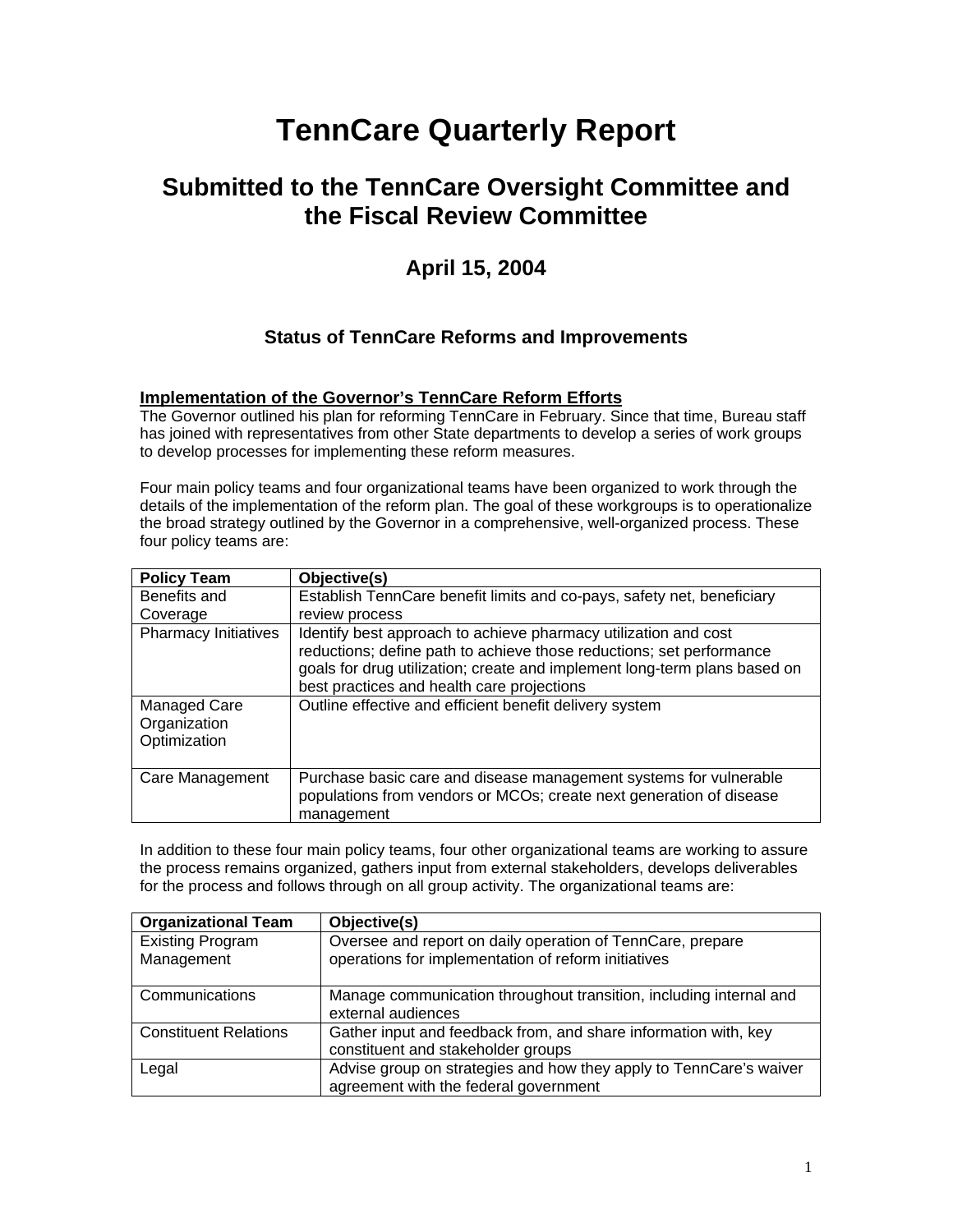These team leaders and their team members meet at least once weekly, and often meet in additional sub-group meetings, to meet the short- and longer-term objectives outlined above. This process is being managed under the direction of Finance and Administration Commissioner Dave Goetz, with input and participation from McKinsey & Company representatives.

#### *Source of information for this section: Michael Drescher, Director of Communications, Bureau of TennCare.*

#### **Pharmacy Program Update**

The TennCare Pharmacy Benefit Manager changed on January 1, 2004. First Health, the winning bidder, successfully transitioned the program to their systems on that date. The program remains on track to achieve the \$150 million in projected savings for the current state fiscal year. Supplemental rebates averaged around \$1.5 million per week during the last quarter of 2003. These supplemental rebates combined with the expected \$89 million annually in Medicaid OBRA rebates will allow TennCare to reach our plan of \$150 million. An initial analysis of compliance by drug class shows that we have achieved 90% or higher compliance in 23 of 34 classes and greater than 80% in 32 of 34.

In an effort to continually improve the management of the pharmacy benefit, actions planned for the first half of 2004 include the following:

- More aggressive use of generics and generic maximum allowable cost (MAC);
- Continued discussions with First Health concerning multi-state pooling;
- Continued identification of utilization patterns and development of approaches to assure appropriate utilization;
- Identification of potential care management programs that would help enrollees better manage their own health care and optimize their utilization of pharmaceuticals.
- Identification and lock-in of enrollees using multiple controlled substances, multiple pharmacies and multiple physicians in a three month period without a diagnosis to support this pattern of usage.

#### *Source of information for this section: Dr. David Hollis, Chief Medical Officer, Bureau of TennCare.*

#### **New TCMIS**

TennCare is working with the Office for Information Resources (OIR) to develop and implement a new TennCare Management Information System (TCMIS). OIR is leading this effort in their role as project manager. Over 80 TennCare staff representing all business areas have been involved in daily testing of this system. Testing for the core TCMIS functions began on July 16, 2003 with a kickoff that exceeded all expectations; nearly 200 people attended. The time commitment on the part of TennCare staff has been intense and will continue to be so as we get closer to implementation. This may result in some delays in processing requests for various Ad Hoc Reports.

However, despite TennCare's intensive efforts to assist OIR in making the core functions of this system operational by the deadline of January 1, 2004, per Section 71-5-192 of the TennCare Reform Act, the system is still not operational. TennCare staff continues to test the components of the system as they are developed by the contractor. TennCare will not allow the system to become operational until it has been adequately tested and determined ready to begin operations.

#### *Source of information for this section: Gene Grasser, Chief Operations Officer, Bureau of TennCare*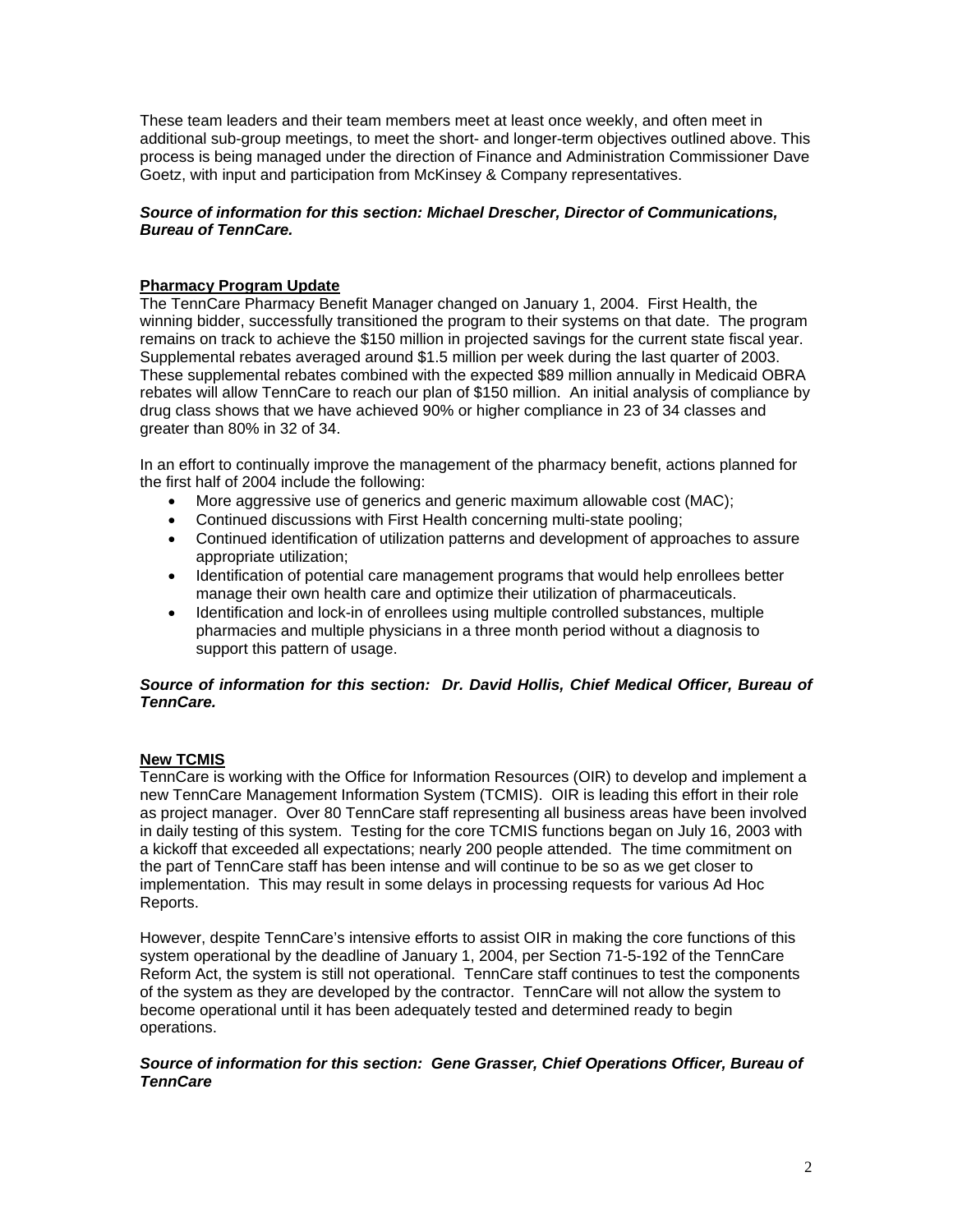## **Reverification Status (July 2002 through April 12, 2003)**

| Individuals Noticed:               | 581.522 |
|------------------------------------|---------|
| Individuals Approved               | 323.849 |
| Individuals Denied                 | 68.971* |
| Individuals Termed for No Response | 137.101 |
| Deceased                           | 7.062   |

\*On November 13, 2003, TennCare notified 43,347 individuals who lost coverage from the TennCare reverification process that they have until 11/12/04 to reapply under a grace period. Individuals terminated for reasons other than the reverification process are not eligible for the grace period.

TennCare started the annual "renewal" process in January. To date, 18,741 notices have been mailed. Going forward, approximately 15,000 notices will be mailed each month.

#### *Source of information for this section: Ken Barker, Director of Information Systems, Bureau of TennCare.*

## **Status of Filling Top Leadership Positions in the Bureau**

Deb Faulkner has joined the Program Integrity Unit as Assistant Director. Ms. Faulkner served 30 years in the Metropolitan Nashville Police Department and was Acting Chief prior to joining TennCare. Ms. Faulkner's years of experience and expertise will be utilized to improve working relations with law enforcement including prosecutors all across the state.

Patricia Totty has joined John Lewis in a newly created position as Director of Compliance for TennCare. She will be responsible for ensuring that TennCare effectively monitors its contracts, will monitor the on-going resolution of audit findings, and will ensure that TennCare maintains compliance with federal/state regulations/laws/policies. This Unit will also take over the PAR function and staff being transferred from the Department of Finance and Administration.

Linda Springer is working for the Information Line Division of Member Services and is primarily responsible for working with the operators at the Women's Prison. She is working on improving the overall flow of communication as well as strengthening tracking systems to provide more detailed information about the type of calls that are being received.

Cary Martin is working in Member Services as an overall Quality Assurance Manager. Her specific responsibilities including investigating problems that arise in a specific unit, identifying the cause of the problem and working with the unit's manager and staff to develop a solution. Ms. Martin is also responsible for insuring that the Information Line is answered promptly and appropriately and verifying that appeals are being processed efficiently.

Marilyn Elam has joined the TennCare Bureau as Communications Manager. She serves as the Bureau's media relations coordinator and has assumed management of the TennCare website. Ms. Elam was formerly with Gish, Sherwood and Friends serving as an account executive for the public relations and advertising firm.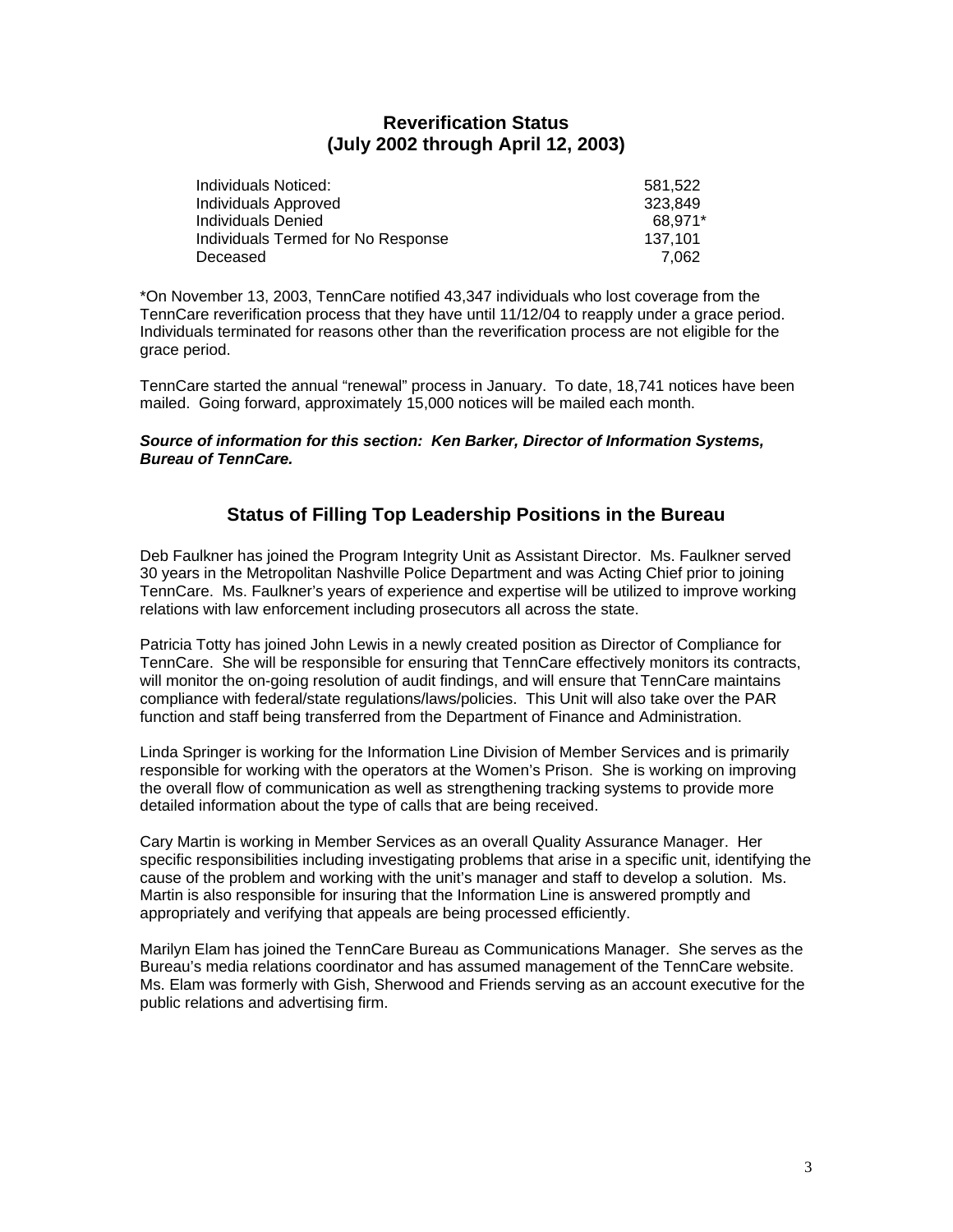## **Number of Recipients on TennCare and Costs to the State**

As of the end of the quarter, there were 1,345,206 enrollees on TennCare: 1,083,304 Medicaid eligibles and 261,902 Uninsureds and Uninsurables.

During the third quarter of SFY 04, TennCare spent \$1,168,930,470 (net projected drug rebates) for managed care services. These expenditures included: payments to the managed care organizations (MCOs), payments to the behavioral health organizations (BHOs), payments to the dental benefits manager, and payments to the pharmacy benefits manager (PBM).

#### *Source of information for this section: Darin Gordon, Director of Managed Care Programs, Bureau of TennCare, and Carolyn Johnson, Administrative Services Unit, Bureau of TennCare.*

## **Viability of MCOs in the TennCare Program**

#### **Claims Payment Analysis**

The prompt pay requirements of T.C.A. § 56-32-226(b) mandate that each health maintenance organization and behavioral health organization ensure that 90% of claims for payment for services delivered to a TennCare enrollee are paid within 30 days of the receipt of such claims and 99.5% of all provider claims are processed within 60 days of receipt.

TDCI requested data files of all TennCare processed medical claims from TennCare MCOs, BHOs and the Dental Benefit Manager (DBM) for the month of January 2004. TDCI also requested data files of pended TennCare claims as of January 31, 2004, and a paid claims triangle from January 1, 2003, through January 31, 2004.

TDCI's analysis of these data files indicated that John Deere was not in compliance with prompt pay requirements. As a result, TDCI requested that John Deere submit data files for February 2004. John Deere was in compliance with prompt pay requirements for February.

Because John Deere was also out of compliance for six consecutive months July through December 2003, the TennCare Bureau assessed liquidated damages of \$60,000. The liquidated damages were deducted from John Deere's administrative fee payment from the TennCare Bureau.

On February 17, 2004, TDCI levied an administrative penalty of \$10,000 for Memphis Managed Care's failure to comply with prompt pay requirements for the months of October and November 2003. Memphis Managed Care was in compliance with prompt pay requirements for the months of December 2003, January 2004 and February 2004

As part of TDCI's cycle of analyzing claims data for the first month in each quarter, the division will review claims data for all MCOs, BHOs and the DBM for April 2004.

#### **Net Worth Requirement**

All health maintenance organizations (HMOs) and behavioral health organizations (BHOs) contracted with the State of Tennessee to provide benefits for TennCare and TennCare Partners' enrollees were required to file on March 1, 2004, National Association of Insurance Commissioners (NAIC) 2003 annual financial statements with the Tennessee Department of Commerce and Insurance, TennCare Division.

Listed below is each MCO's and BHO's net worth requirement compared to net worth reported at December 31, 2003, on the NAIC annual financial statement. TDCI has not adjusted the net worth reported on the NAIC annual statements. TDCI's calculations for the net worth requirement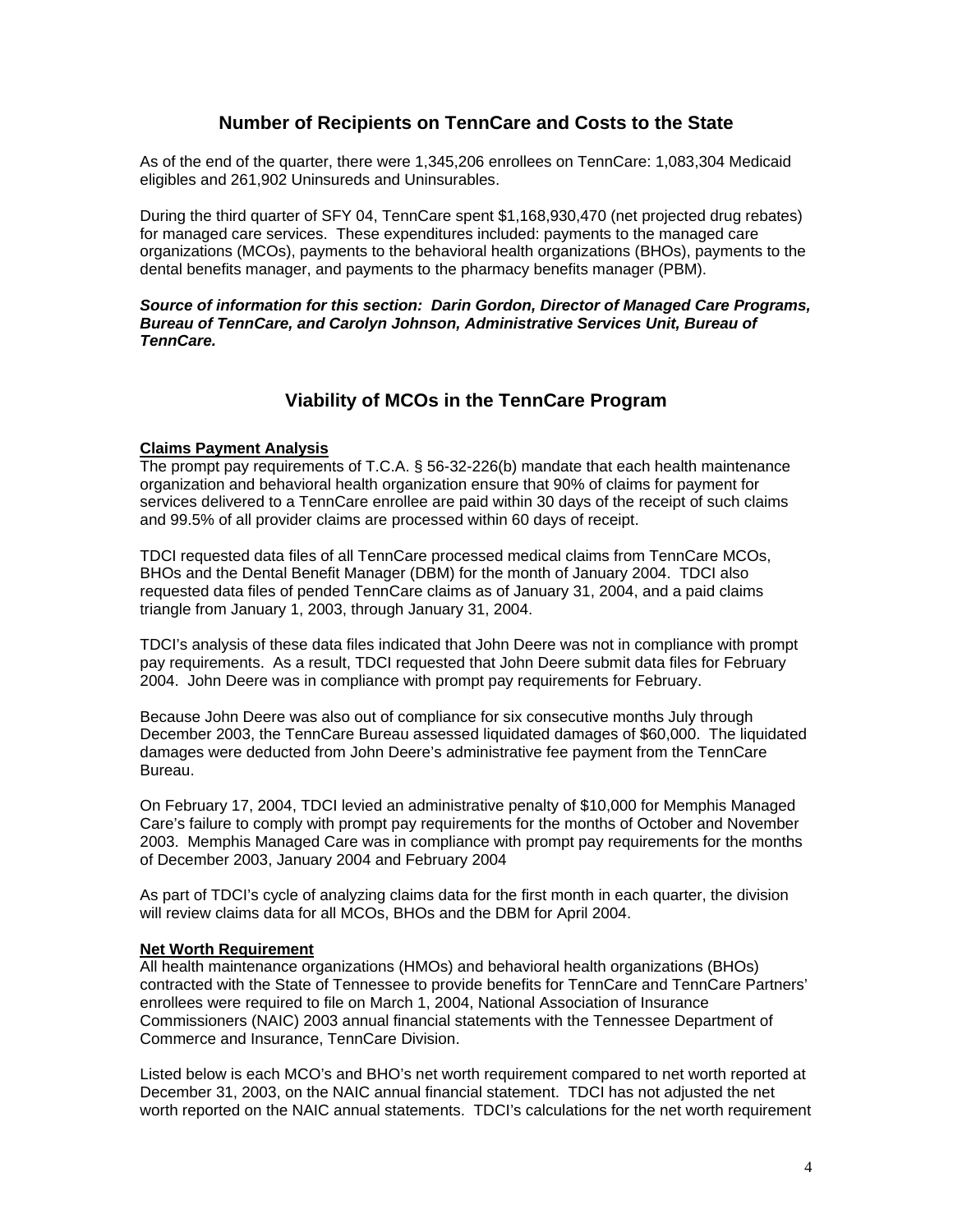reflect payments made for the calendar year ending December 31, 2003, including payments made under the "stabilization plan."

|                                 | Net Worth   | Reported<br>Net Worth | Excess/      |
|---------------------------------|-------------|-----------------------|--------------|
|                                 | Requirement |                       | (Deficiency) |
| Better Health Plan (A)          | 2,956,800   | 4,004,708             | 1,047,908    |
| John Deere                      | 15,745,967  | 73,529,914            | 57,783,947   |
| Memphis Managed Care            | 9,525,000   | 9,859,787             | 334,787      |
| <b>OmniCare Health Plan</b>     | 7,087,846   | 9,125,739             | 2,037,893    |
| Preferred Health Partnership    | 7,717,942   | 22,279,577            | 14,561,635   |
| <b>Victory Health Plan</b>      | 2,068,212   | 4.276.949             | 2,208,737    |
| Volunteer (BlueCare & Select)   | 22,214,872  | 32,762,805            | 10,547,933   |
| Xantus Healthplan (B)           |             |                       |              |
| Premier Behavioral Systems (C)  | 7,960,810   | 10,194,055            | 2,233,245    |
| Tennessee Behavioral Health (D) | 4,792,323   | 6,558,972             | 1,766,649    |

#### Notes:

BHP's net worth requirement is the "enhanced" net worth requirement determined during the RFR process. The net worth requirement has been increased above the statutory minimum based on projected premium revenue. BHP' s calculated statutory net worth requirement is \$2,636,528. Because BHP's statutory net worth requirement is less than the enhanced net worth requirement, TDCI will enforce the requirement at the higher level.

Xantus' reported net worth at June 30, 2003, was (\$75,601,280) and its minimum net worth requirement was \$8,820,978, resulting in a net worth deficiency of \$84,422,258. As of April 8, 2004, Xantus had not filed its 2003 third quarter financial statement with TDCI. TDCI's petition to liquidate Xantus was heard in Davidson County Chancery Court on January 8, 2004. Chancellor Carol L. McCoy granted the order converting the rehabilitation to liquidation on January 21, 2004.

Premier's supervision notice expired on December 31, 2003, after Magellan's successful exit from Chapter 11 bankruptcy. Premier is currently operating on a "no-risk" basis for behavioral health expenses with dates of service beginning January 1, 2003. The net worth requirement for Premier has returned to the statutory requirements of T.C.A. § 56-51-136.

TBH's supervision notice expired on December 31, 2003, with Magellan 's successful exit from Chapter 11 bankruptcy. TBH was required to maintain an enhanced net worth \$2 million in excess of statutory requirements during supervision. The net worth requirement for TBH has returned to the statutory requirements of T.C.A. § 56-51-136.

#### **FINANCIAL ISSUES**:

#### **Xantus Healthplan of Tennessee, Inc. (Xantus)**

#### Current Regulatory Status

When Xantus was placed in liquidation on January 21, 2004, Chris Burton was appointed as the Special Deputy Liquidator. David Manning's service as Special Deputy Receiver for the rehabilitation ended at that point.

#### Current Financial Status

Effective July 31, 2003, the TennCare Bureau terminated its contract with Xantus. On June 2, 2003, TDCI filed a petition to liquidate Xantus with the Davidson County Chancery Court. The court heard this petition on January 8, 2004. Chancellor Carol L. McCoy granted the order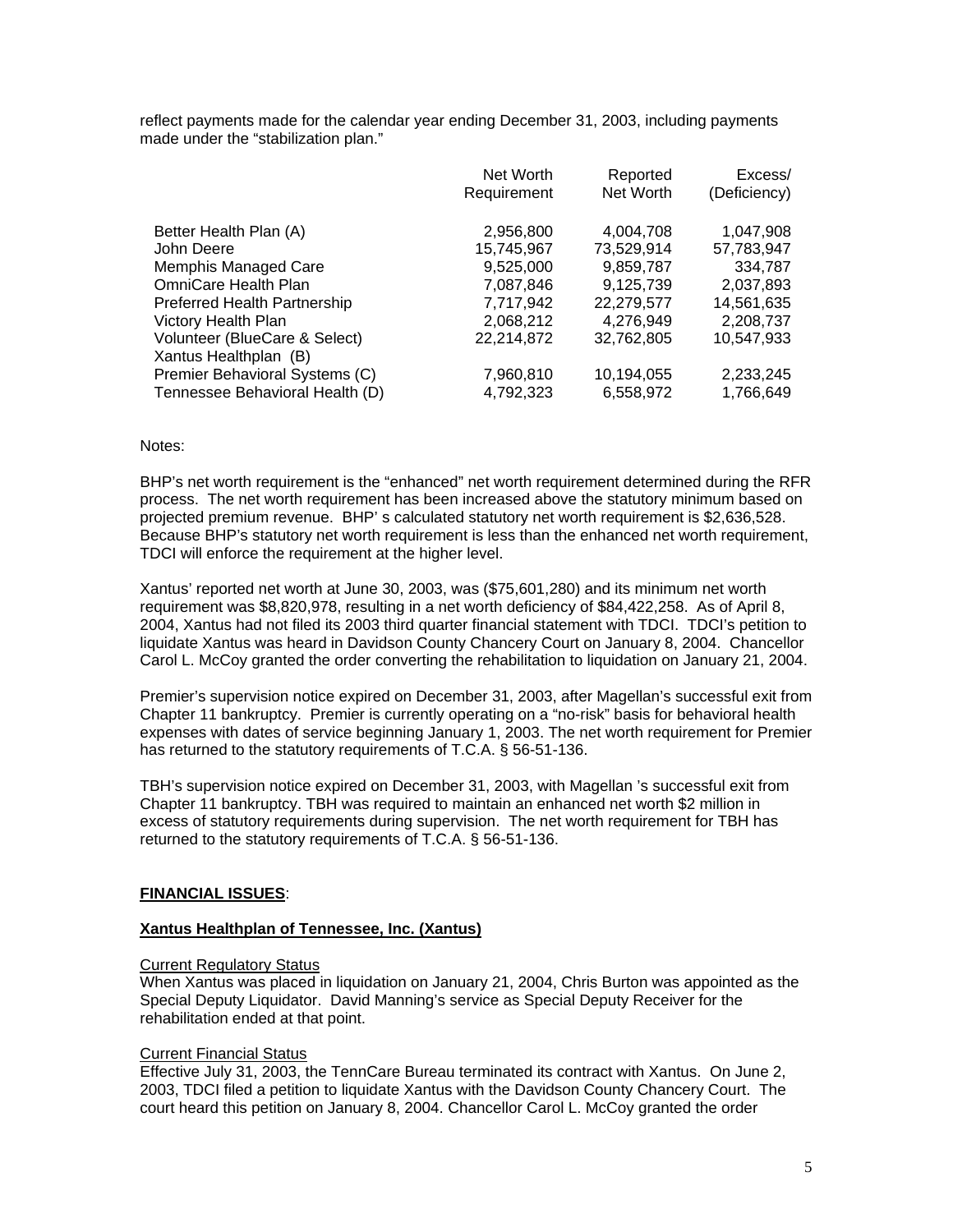converting the rehabilitation to liquidation on January 21, 2004. After July 31, 2003, Amendment 4 to the Contractor Risk Agreement provides for the TennCare Bureau to fund claims with dates of service after March 31, 1999, through July 31, 2003, (the "run-out claims) and the reasonable and necessary administrative costs for processing these claims.

Mr. Burton is currently in the process of securing the remaining assets of Xantus and developing procedures for the distribution of assets. The deadline for the submission of Proofs of Claim against Xantus is May 14, 2004.

#### **Access MedPlus (TCCN)**

Because Access MedPlus was unable to cure statutory and contractual financial and claims processing deficiencies, the state terminated its contract with Access MedPlus on October 31, 2001.

On October 18, 2001, the Chancery Court of Davidson County issued an Order of Seizure of TCCN by TDCI to take possession and control of all of the property, books, documents, assets and the premises of TCCN. The Order also set a hearing on TDCI's request for liquidation or rehabilitation of TCCN to be held on November 2, 2001. On October 20, 2001, the TennCare Bureau moved TCCN's TennCare enrollees to the TennCare Select plan.

On November 2, 2001, a Liquidation Order for TCCN was entered by the Chancery Court of Davidson County. The order established that all claims must be received by March 1, 2002, at 4:30 p.m., CST. Courtney Pearre, Esq., appointed Supervisor since May 10, 2001, was named the Commissioner's Special Deputy for the purposes of liquidation.

All providers were required to file by no later than March 1, 2002, a proof of claim ("POC") for all outstanding debt owed by TCCN to be considered a "Class II Claimant" in the liquidation. As of August 1, 2002, all of the liquidation advices had been mailed to providers as notification of the computed payable amount of their POCs. These providers then had until September 6, 2002, to object in writing to the computed payable amount. By agreement or with the help of an independent referee, the TCCN liquidation staff has worked to resolve appeals from providers who disputed the computed payable amount. All appeals have been resolved except for one provider who has appealed the referee's decision to Chancery Court.

The TennCare Bureau has transferred funds to TCCN in the amount of \$10.5 million for claims covered by the safety net period. On March 4, 2003, approximately 1,900 safety net acceptance forms were sent to providers with computed payable amounts for the safety net period. Providers were given the opportunity to appeal the safety net amount by March 28, 2003. Providers were also given the opportunity to accept the safety net amount by April 7, 2003. As acceptance forms are received, funds are disbursed to providers on the same day.

Before liquidation, the management company, Medical Care Management Company ("MCMC"), a wholly owned subsidiary of Access Health Systems ("Access"), transferred approximately \$5.7 million from the assets of TCCN to the accounts of the MCMC. The Chancery Court issued an order granting injunctive relief restraining the management company from removing any of the \$5.7 million. Access subsequently filed bankruptcy. Recently, the Bankruptcy Court entered an order that allows the Special Deputy Liquidator to proceed to recover the \$5.7 million in Chancery Court. Such a petition was filed in Chancery Court. The Creditors Committee for the bankruptcy estate filed a motion to modify the Bankruptcy Court's order. The Special Deputy Liquidator filed papers in opposition to the Creditors Committee's motion. The hearing in Bankruptcy Court was scheduled for February 11, 2003.

Chancellor Lyle found for the liquidation that the \$5.7 million had been wrongfully transferred from TCCN accounts and that such action created a constructive trust for the funds while in the hands of Access. Chancellor Lyle ordered the \$5.7 million returned to TCCN accounts. Various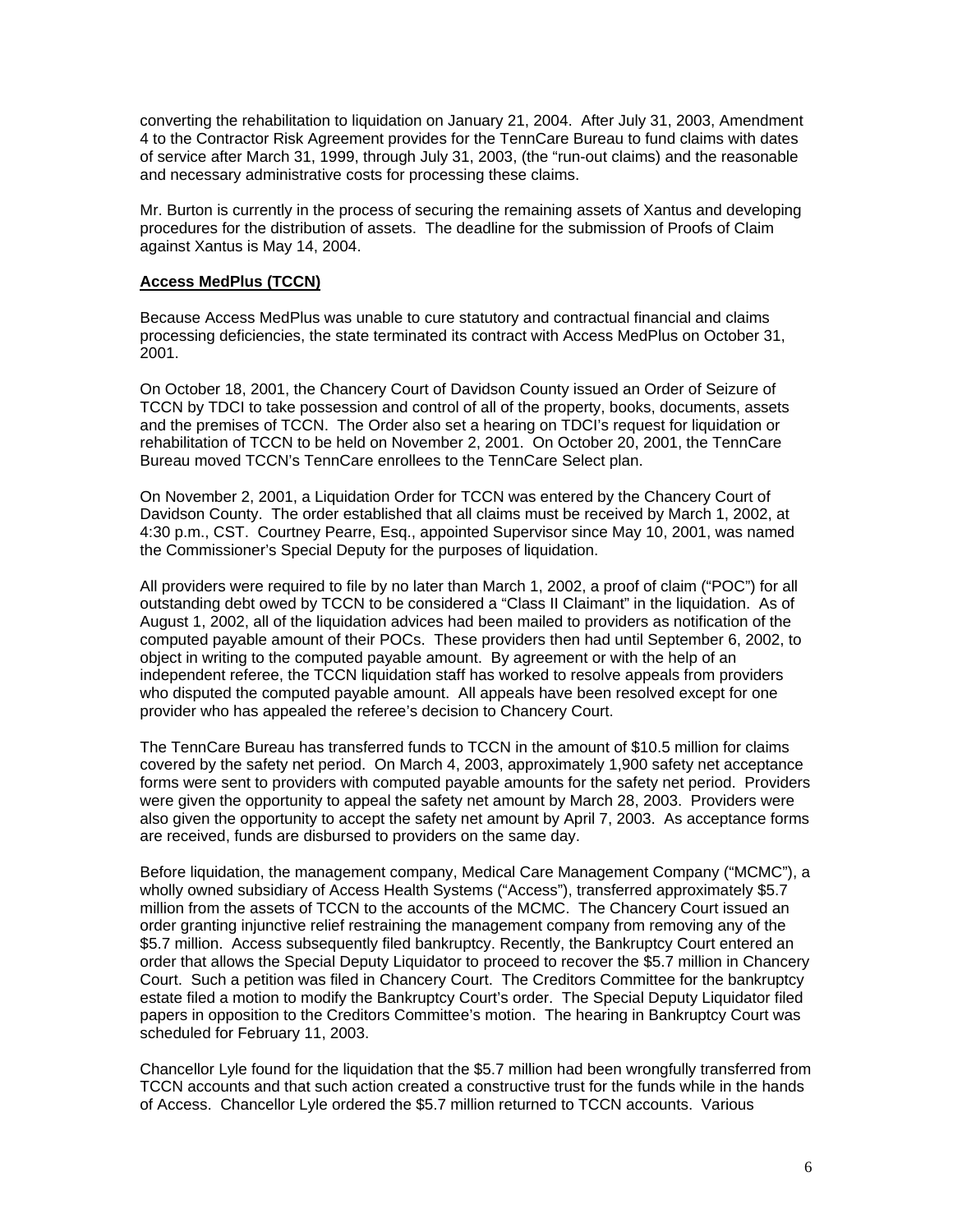creditors of Access and the bankruptcy estate are seeking an appeal of Chancellor Lyle's ruling in the Tennessee Court of Appeals. Briefs were submitted to the Court at the end of January 2004.

With the resolution of these issues, the Special Deputy Receiver will petition for a distribution of the remaining assets of TCCN.

#### **Universal Care of Tennessee (Universal)**

Under Amendment No. 2 to the Amended and Restated Contractor Risk Agreement, Universal was no longer at risk for medical expenses incurred by its TennCare enrollees effective April 12, 2002.

On September 13, 2002, Universal was placed under the Administrative Supervision of the Commissioner of Commerce and Insurance as a result of the company's financial and claims processing operations problems. On December 31, 2002, Universal was again placed under an Agreed Order of Supervision.

At March 31, 2003, Universal reported net worth of \$6,451,709, a deficiency of \$1,216,126 below the statutory net worth requirement. Universal's reported net worth included a \$54,436,971 receivable from the TennCare Program, which the state disputes. As a result, this receivable was not included in the calculation of net worth. Universal's adjusted statutory net worth at March 31, 2003, was (\$47,985,262), a statutory net worth deficiency of \$55,653,097 below the net worth requirement.

During the second quarter of 2003, TDCI continued to work closely with Universal to identify and correct claims processing errors. TDCI monitored Universal's cash balances, including review and approval of disbursements prior to the release of checks for claims payments. TDCI and Universal developed procedures to facilitate issuing claims payment checks weekly.

TDCI TennCare examiners and contracted consultants were on site during the second quarter to follow up on their previous site visits to assess Universal's claims processing operations.

Pursuant to TDCI's supervision, the division discovered that Universal transferred funds to an affiliate, Universal Care, Inc., of California, without the Administrative Supervisor's approval. Directives issued by the Administrative Supervisor and the Commissioner required that funds held as investments be transferred to a Universal account in a Tennessee bank with the Administrative Supervisor as a cosignatory. Other funds received from the TennCare Program were also transferred to a UCOT bank account in Tennessee with the Administrative Supervisor as a cosignatory. Universal complied with these directives.

On April 2, 2003, the TennCare Bureau notified Universal of its intent to terminate the contractor risk agreement effective June 1, 2003. Universal filed in the United States District Court for the Middle Tennessee District an application for a preliminary injunction to stop the cancellation of the contractor risk agreement. On May 30, 2003, Judge Nixon denied Universal's application for a preliminary injunction.

Also on May 30, 2003, Universal filed with the Tennessee Claims Commission a claim of \$75,000,000 against M. D. Goetz as Commissioner of the Tennessee Department of Finance and Administration and Manny Martins, Deputy Commissioner of the Tennessee Department of Finance and Administration, Bureau of TennCare.

TDCI filed a petition to liquidate Universal with the Davidson County Chancery Court on June 5, 2003. Judge McCoy granted the petition and the signed order was received July 2, 2003. Between June 1, 2003, and the liquidation order date of July 2, 2003, Universal continued to process and pay claims for dates of service April 12, 2002, through May 31, 2003.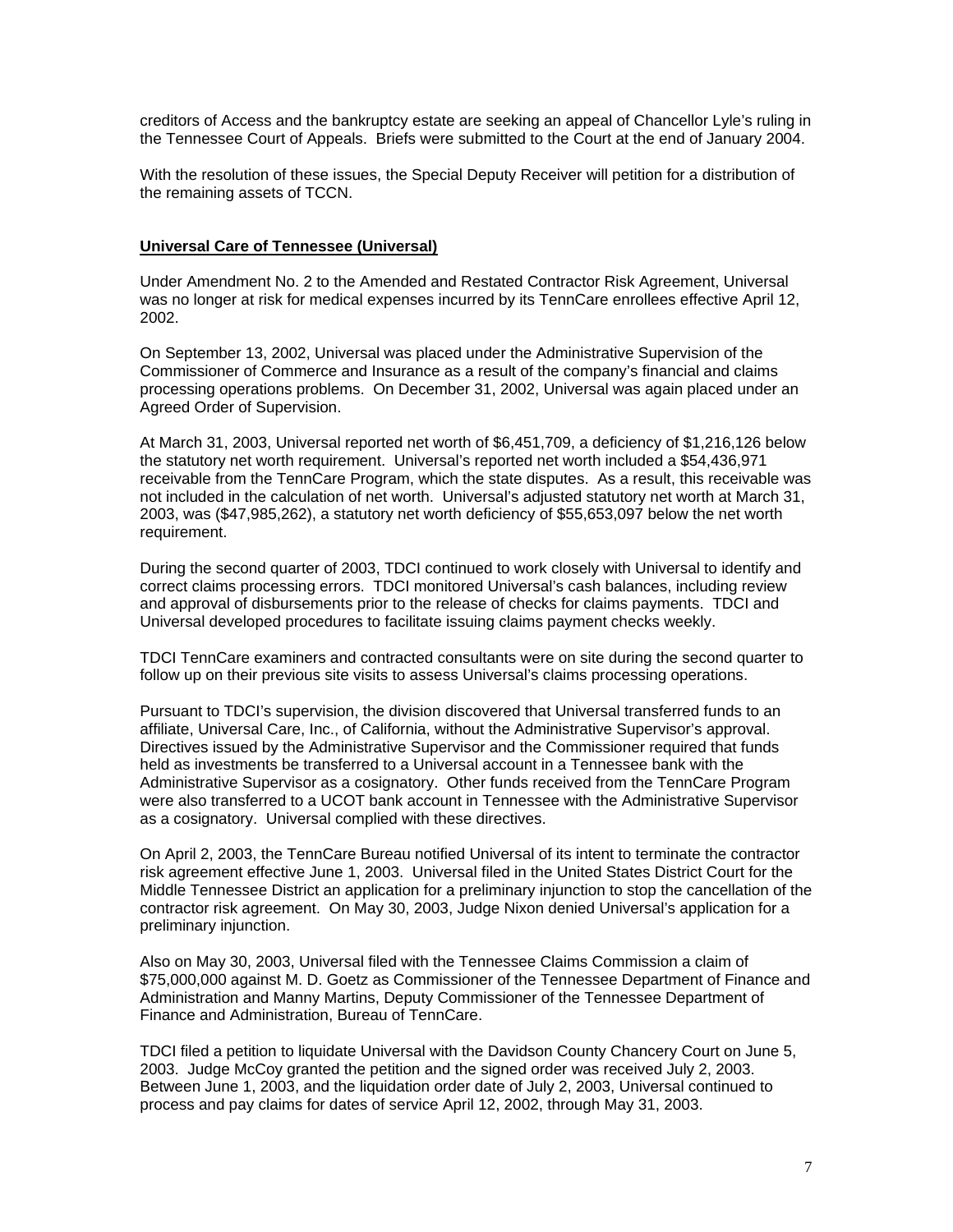Mr. Paul Eggers was appointed the Special Deputy Liquidator. Mr. Eggers is currently in the process of securing the remaining assets of Universal and developing procedures for the distribution of assets. The deadline for the submission of Proof of Claims against UCOT has been extended to June 15, 2004.

CMS has approved a contract between TennCare and Universal Care of Tennessee in Liquidation for TennCare to pay the HMO in liquidation for processing Universal's claims with dates of service on and after April 12, 2002. Universal Care of Tennessee in Liquidation has contracted with the company's former vendor for use of the claims processing software. A separate vendor has been contracted to process claims received for both dates of service before and after April 12, 2002. As of April 5, 2004, approximately \$3.9 million has been paid for claims with dates of service on and after April 12, 2002, by the liquidation.

#### **Memphis Managed Care (MMCC)**

On December 1, 2003, TDCI approved the payment of interest accrued on the Capital Surplus Note due to The Med and/or UTMG of \$1,033,666.76 and partial release of \$1,000,000 of the total \$2,000,000 principal balance.

On January 23, 2004, TDCI approved the payment of \$10,000 of accrued interest on the Capital Surplus Note due to The Med and/or UTMG and the final release of \$1,000,000 of the remaining principal balance.

#### **MISCELLANEOUS**

#### **Tennessee Behavioral Health (TBH)**

TBH was placed under an Order of Administrative Supervision on January 9, 2003, because TBH transferred \$7 million of capital to its parent, Magellan Health Services, Inc., on October 4, 2002, without notifying TDCI and properly disclosing this transfer on its financial statements filed with the division on December 2, 2002.

During January 2003, TDCI learned that TBH's parent, Magellan Behavioral Health, was entering into a planned Chapter 11 bankruptcy. As a result, TDMHDD and TBH amended the Contractor Risk Agreement to modify the payment process so that beginning February 7, 2003, funds are remitted to TBH as medical reimbursements are determined. On February 11, 2003, the First Amended Agreed Notice of Administrative Supervision was executed. This First Amended Agreed Notice of Administrative Supervision was set to expire on October 9, 2003. To ensure that there would be no lapse in supervision, TBH agreed to execute the Second Agreed Notice of Administrative Supervision to extend the supervision period to the earlier of December 31, 2003, or when Magellan successfully exited bankruptcy and TBH demonstrated it was in compliance with certain statutory and contractual requirements. On October 8, 2003, TDCI received a press release from Magellan indicating that the bankruptcy court had approved its restructuring plan.

On December 29, 2003, TDCI executed an order approving a plan for a Canadian corporation, Onex, to acquire control of Magellan. The order was approved with the following conditions:

The regulated entities, Premier and TBH, agree to be subject to the insurance Holding Company Act, which restricts the payment of funds in the form of dividends or other distributions by the BHOs to the parent or affiliates.

Premier and TBH must maintain their restricted deposits at the current levels or higher, if required by statute.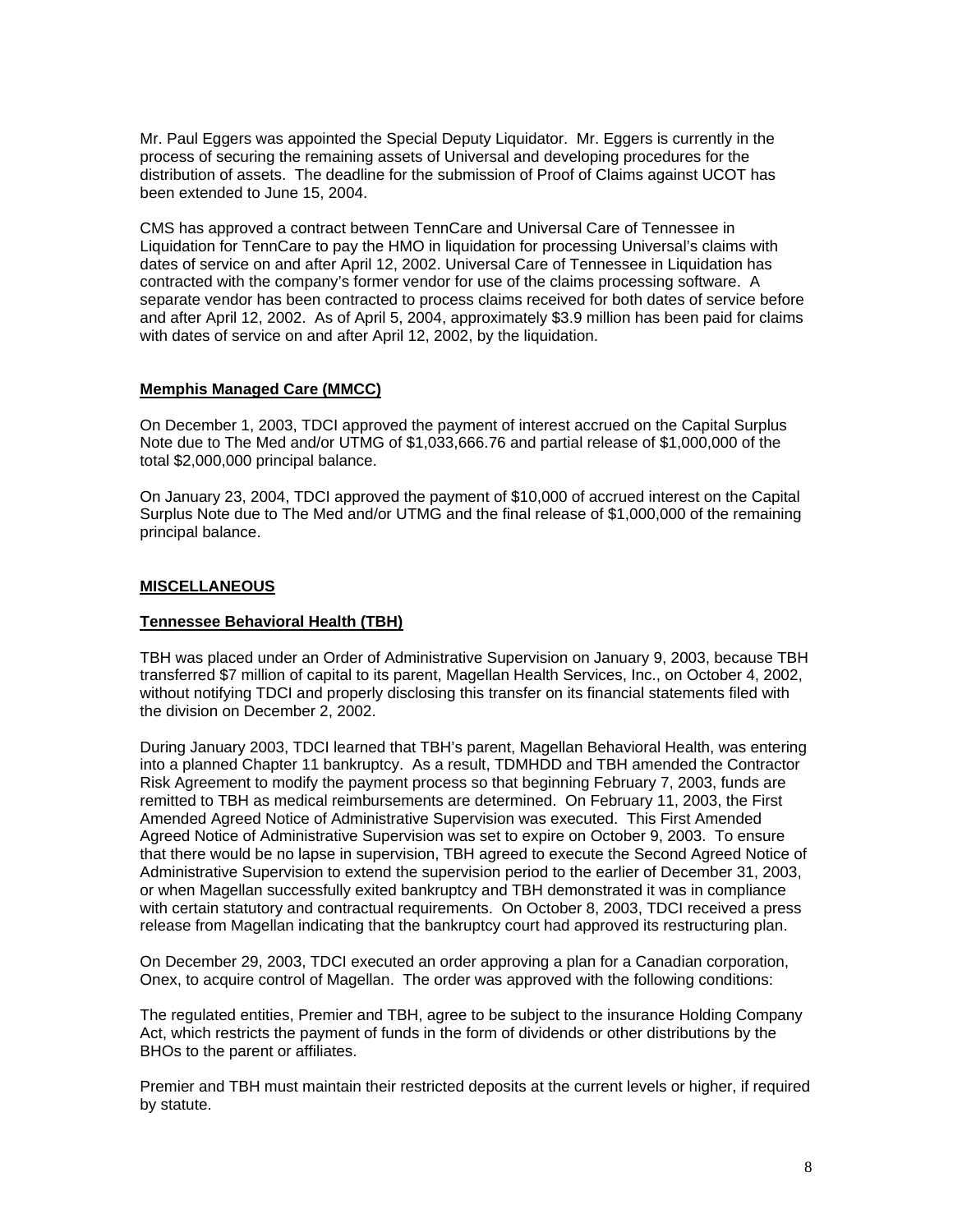Onex shall give notice to TDCI of any transaction with Magellan that is in an amount in excess of \$100 million.

With the approval of this order, Magellan announced on January 5, 2004, that it had successfully consummated its financial restructuring, establishing a sound capital structure that would support and enhance the long-term growth and potential of its business. Magellan further commented that the restructuring reduced its debt by approximately \$600 million and added approximately \$150 million in new equity.

TBH's Order of Supervision expired on December 31, 2003, with Magellan's successful exit from Chapter 11 bankruptcy. TBH was required to maintain an enhanced net worth \$2 million in excess of statutory requirements during supervision. The net worth requirement for TBH has returned to the statutory requirements of T.C.A. § 56-51-136. TBH's contract is in effect until June 30, 2004 .

#### **Premier Behavioral Systems (Premier)**

Premier Behavioral Systems gave notice to the TennCare Bureau that effective June 30, 2002, it would terminate its contract to deliver behavioral health care services to TennCare enrollees. On July 1, 2002, the TennCare Bureau invoked the first three-month exigency clause in the contract with Premier. Under the terms of this clause, Premier remained in the TennCare Program until September 30, 2002.

On August 27, 2002, the state invoked the second three-month exigency period described in the Contractor Risk Agreement. Under the terms of Section 6.18.5, Premier continued to provide services to TennCare enrollees through December 31, 2002. By amendment to the contractor risk agreement, the state assumed 100% of Premier's risk for the cost of delivering behavioral health services effective January 1, 2003.

At December 31, 2002, Premier reported net worth of \$2,311,442, a deficiency of \$5,535,299 below the statutory net worth requirement of \$7,846,741. Therefore, on December 30, 2002, Premier entered into an Agreed Notice of Administrative Supervision with the Department of Commerce and Insurance.

During January 2003, TDCI learned that Premier's parent, Magellan Behavioral Health, was entering into a planned Chapter 11 bankruptcy. As a result, TDMHDD and TBH amended the Contractor Risk Agreement to modify the payment process so that beginning February 7, 2003, funds are remitted to Premier as medical reimbursements are determined. On February 11, 2003, the First Amended Agreed Notice of Administrative Supervision was executed. On May 12, 2003, the Second Amended Agreed Notice of Administrative Supervision was executed. This agreement extended administrative supervision through December 31, 2003. Premier agreed to remain as a TennCare BHO until December 31, 2003, with the execution of Amendment 5 to the Contractor Risk Agreement.

Premier made a statutory filing requesting that its temporary certificate of authority, which terminated on December 31, 2003, be converted to a non-temporary certificate of authority. Before TDCI could issue a non-temporary certificate to Premier, Premier had to correct its statutory net worth deficiency. On November 19, 2003, Magellan made a capital contribution of \$5,500,000 to cure Premier's net worth deficiency of \$5,395,371. As a result of this capital infusion, TDCI granted Premier a non-temporary certificate of authority effective November 19, 2003.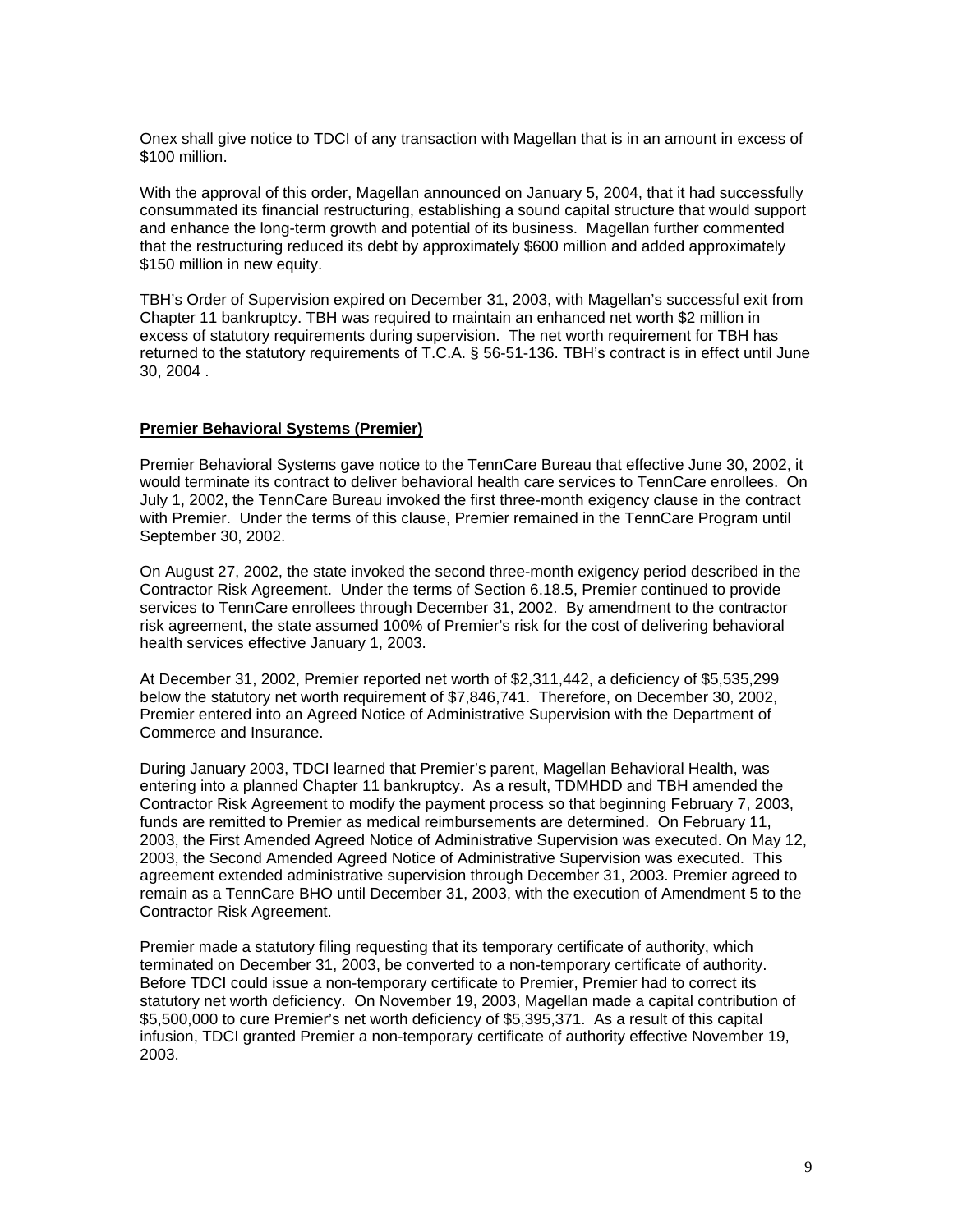On December 29, 2003, TDCI executed an order, which approved a plan for a Canadian corporation, Onex, to acquire control of Magellan. The order was approved with the following conditions:

- The regulated entities, Premier and TBH, agree to be subject to the insurance Holding Company Act, which restricts the payment of funds in the form of dividends or other distributions by the BHOs to the parent or affiliates.
- Premier and TBH must maintain their restricted deposits at the current levels or higher, if required by statute.
- Onex shall give notice to TDCI of any transaction with Magellan that is in an amount in excess of \$100 million.

With the approval of this order, Magellan announced on January 5, 2004, that it had successfully consummated its financial restructuring, establishing a sound capital structure that would support and enhance the long-term growth and potential of its business. Magellan further commented that the restructuring reduced its debt by approximately \$600 million and added approximately \$150 million in new equity.

Premier's Order of Supervision expired on December 31, 2003, with Magellan's successful exit from Chapter 11 bankruptcy. Premier's net worth requirement has returned to the statutory requirements of T.C.A. § 56-51-136. Premier's contract is in effect until June 30, 2004.

#### *Source of information for this section: Paul Lamb, TennCare Division, TennCare Examiner, Tennessee Department of Commerce and Insurance.*

## **Success of Fraud Detection and Prevention**

1. Program Integrity continues to work cases referred by MCC's, local law enforcement, TBI, FBI, state agencies and the general public via Web site, faxes, letters, and phone calls via the hotline. Results of Case Reviewer/Investigators are listed below:

|                          | Quarter | YTD    |
|--------------------------|---------|--------|
| Cases closed             | 6.646   | 21,635 |
| Recommended terminations |         | 206    |
| <b>TPL</b> added         |         |        |
| Income adjusted          |         |        |
|                          |         |        |

#### **Summary of Enrollee Cases**

#### **Summary Relating to Provider Cases**

|                         | Quarter |  |
|-------------------------|---------|--|
| Cases closed            |         |  |
| Cases referred to TBI*  |         |  |
| Cases referred to HRBs* |         |  |
|                         |         |  |

*\*The Tennessee Bureau of Investigation (TBI) MFCU (Medicaid Fraud Control Unit) and the Health Related Boards (HRBs) take the lead in cases once they are referred to them. TennCare's Program Integrity Unit continues to assist as requested.*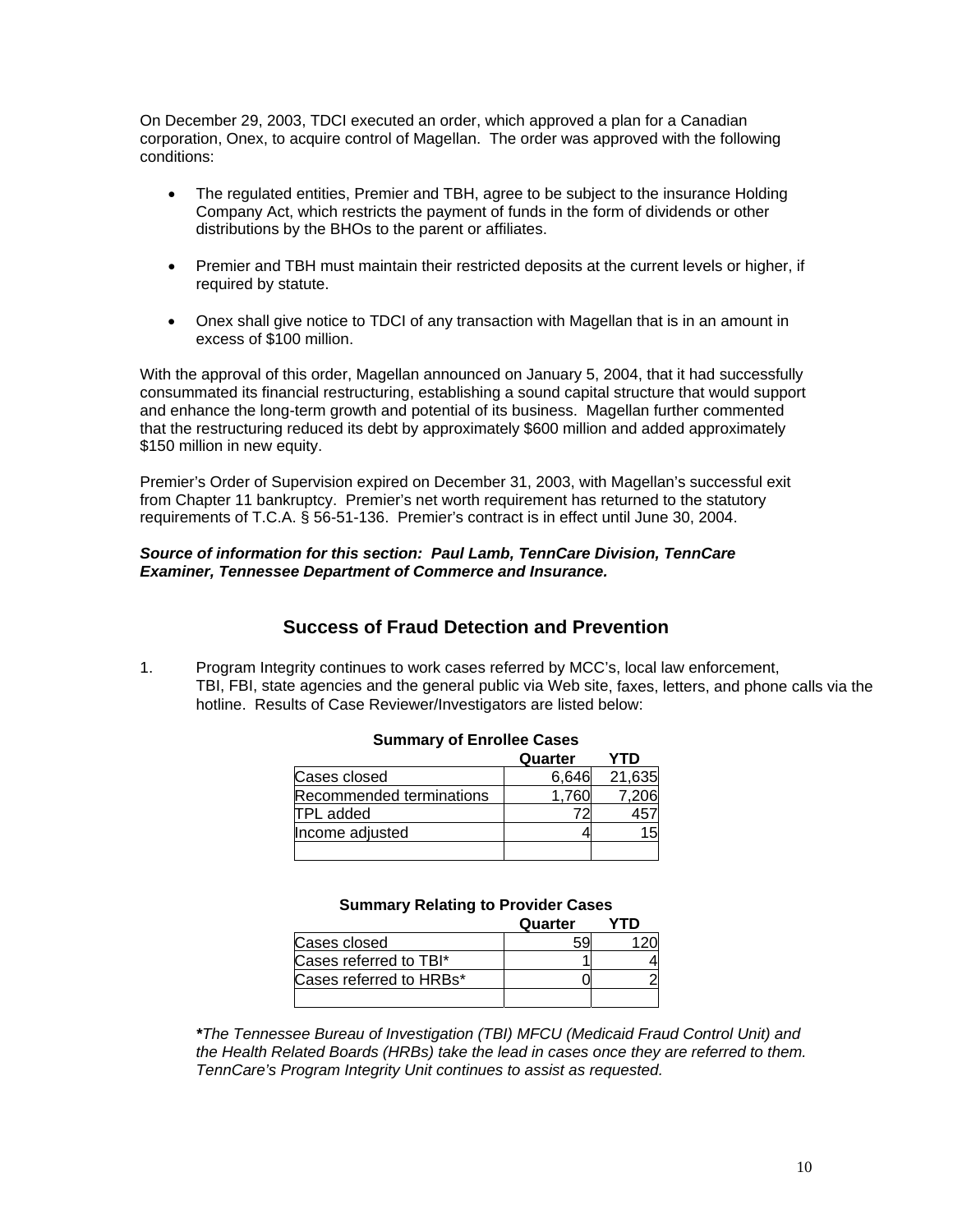2. Collections made from three sources—estate recovery, premiums not paid because of the enrollee's inaccurate reporting of income, and overpayments made for nursing facility residents because of under-reporting of income—are summarized below.

 Estate recovery legislation was passed and went into effect on 8-29-02 relating to decedents who are 55 years of age or older who have received Medicaid-reimbursed long term care. This program has been moved from the Long Term Care Unit to Program Integrity. Attorneys, executors, and/or responsible parties must now obtain a release from the state prior to the estate being probated. Program Integrity Unit is receiving approximately 68 requests per work day. There are currently 1536 cases open with claims filed or pending.

*Note: A match has been completed between TennCare, Department of Health and Department of Human Services to help identify recipients who have died where TennCare has paid for nursing home care.* 

|                                         | <b>Quarter Ending</b><br>3/31/04 | <b>Collections for Collections Year</b><br>to Date |
|-----------------------------------------|----------------------------------|----------------------------------------------------|
| Estate recovery                         | \$2,048,064                      | \$4,464,542                                        |
| Premium underpayments                   | 8,461                            | 23,007                                             |
| Nursing home overpayments<br>(PA 68's)* | 227,528                          | 598,510                                            |
| Provider recoupments                    | 172,657                          | 299,089                                            |

#### **Collections Made by Program Integrity**

 \**These collections resulted from the joint efforts of Program Integrity, TennCare Fiscal Services and DHS.* 

3. Program Integrity is continuing to reach out to the District Attorneys and local law enforcement agencies across the state to solicit their help and support in prosecuting recipients who commit fraud against the TennCare Program.

 Drug diversion and related cases summary as follows: Thirteen new cases have been referred this quarter, One recipient convicted in the previous fiscal year convicted in another county this quarter.

 Currently working with law enforcement on 113 open cases of which seventeen have been indicted.

- 4. This unit provided training/networking with the following organizations during this quarter:
	- a. Tennessee Bureau of Investigation Drug Diversion Unit
	- b. State of Georgia Program Integrity Unit
	- c. Federal Bureau of Investigation
	- d. Healthcare Coordinators
	- e. SSA CDI Unit
- 5. Staff continue to work with the state's contractor, EDS, to develop the best TPL and fraud and abuse detection software system in the nation. This new TennCare Management Information System (TCMIS) will allow Program Integrity to initiate proactive measures for identifying fraud and abuse within the TennCare system. Program Integrity will be able to identify outliers for both providers and recipients. The ability to create ad hoc reports will greatly improve the speed and efficiencies of the investigations. Targeted queries will be generated on a routine basis; these queries have been developed to identify potential fraudulent claims submission. The goal behind these reports and